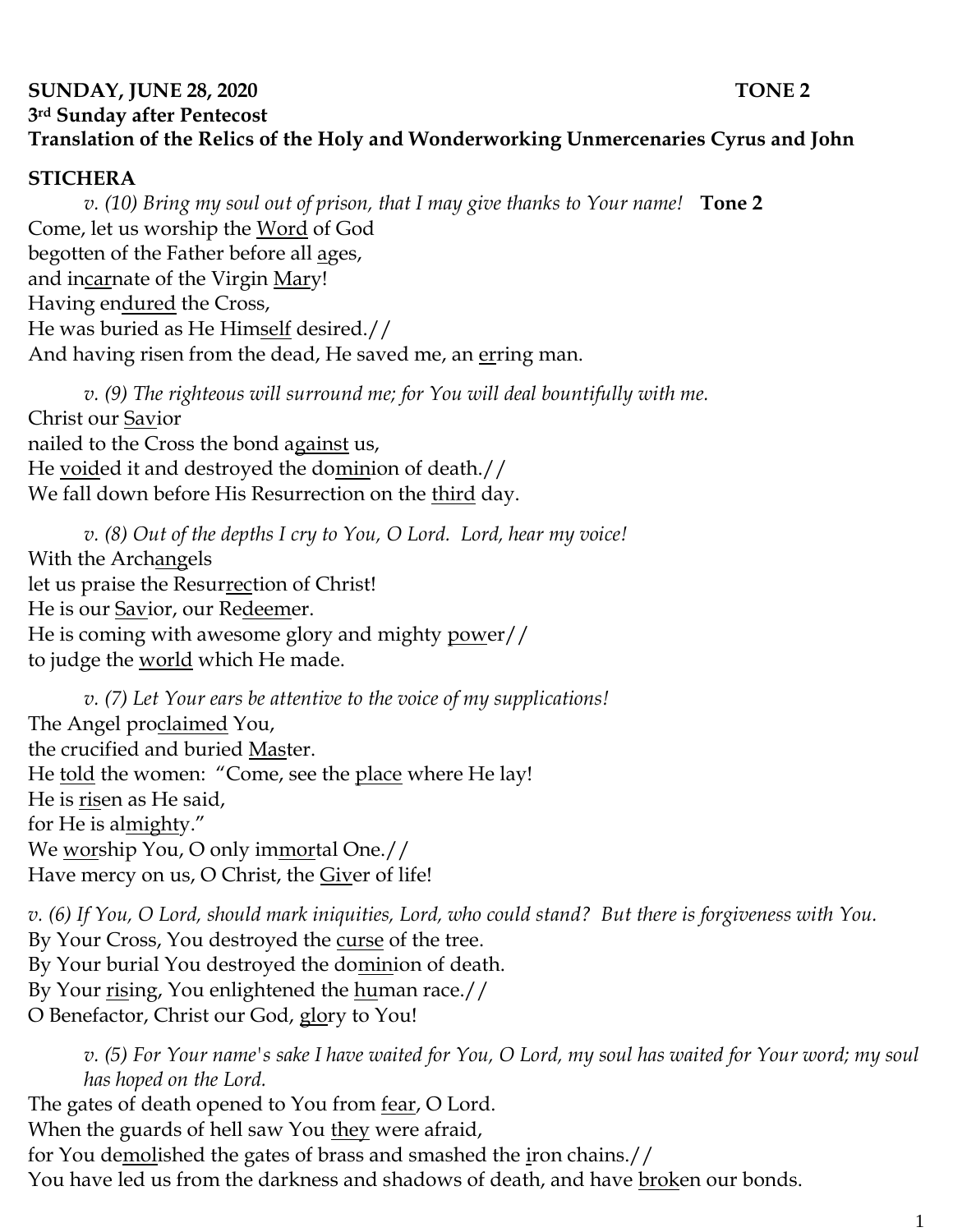*v. (4) From the morning watch until night, from the morning watch, let Israel hope on the Lord!*  **Tone 4** Let us all honor in hymns the two martyrs, Cyrus and with him the magnificent John; they possess the radiance of the **Trinity**, they are the foundation of the Faith; they are flowers emitting the true fragrance of the understanding of Christ;// and they ever pray to the **Lord** for us.

*v. (3) For with the Lord there is mercy and with Him is plenteous redemption, and He will deliver Israel from all his iniquities.* Let us all honor in hymns the two martyrs, Cyrus and with him the magnificent John; they possess the radiance of the Trinity, they are the foundation of the Faith; they are flowers emitting the true fragrance of the understanding of Christ;// and they ever pray to the <u>Lord</u> for us.

*v. (2) Praise the Lord, all nations! Praise Him, all peoples!* You shone forth with fasting and a radiant life, and later you adorned your soul with suffering, O glorious Cyrus. In wisdom, O John, you forsook an earthly army and attained the army of heaven. As you entreat the Savior, O blessed ones,// pray for those who bless your <u>mem</u>ory!

*v. (1) For His mercy is abundant towards us; and the truth of the Lord endures forever.*  O blessed ones, you are revealed as physicians of the sick and never-fading lamps of the divine Father. You <u>ut</u>tered your confession together and shared in the lot of <u>martyrs</u>. Having truly received crowns from Christ, O glorious Cyrus and wise John,// ever pray to the Savior for those who hymn you with faith!

*Glory to the Father, and to the Son, and to the Holy Spirit;* **Tone 8** Two martyrs are revealed to us today, healing the pain of our souls: Cyrus and John, the two wonder-workers. The one, embracing the angelic life and persevering to the end, united himself to Christ by the blood of martyrdom, while the other, brilliant in the ranks of the army, is now enrolled in the armies of heaven. Therefore, they grant healing to those who celebrate their memory in faith,// ever *praying* for our souls.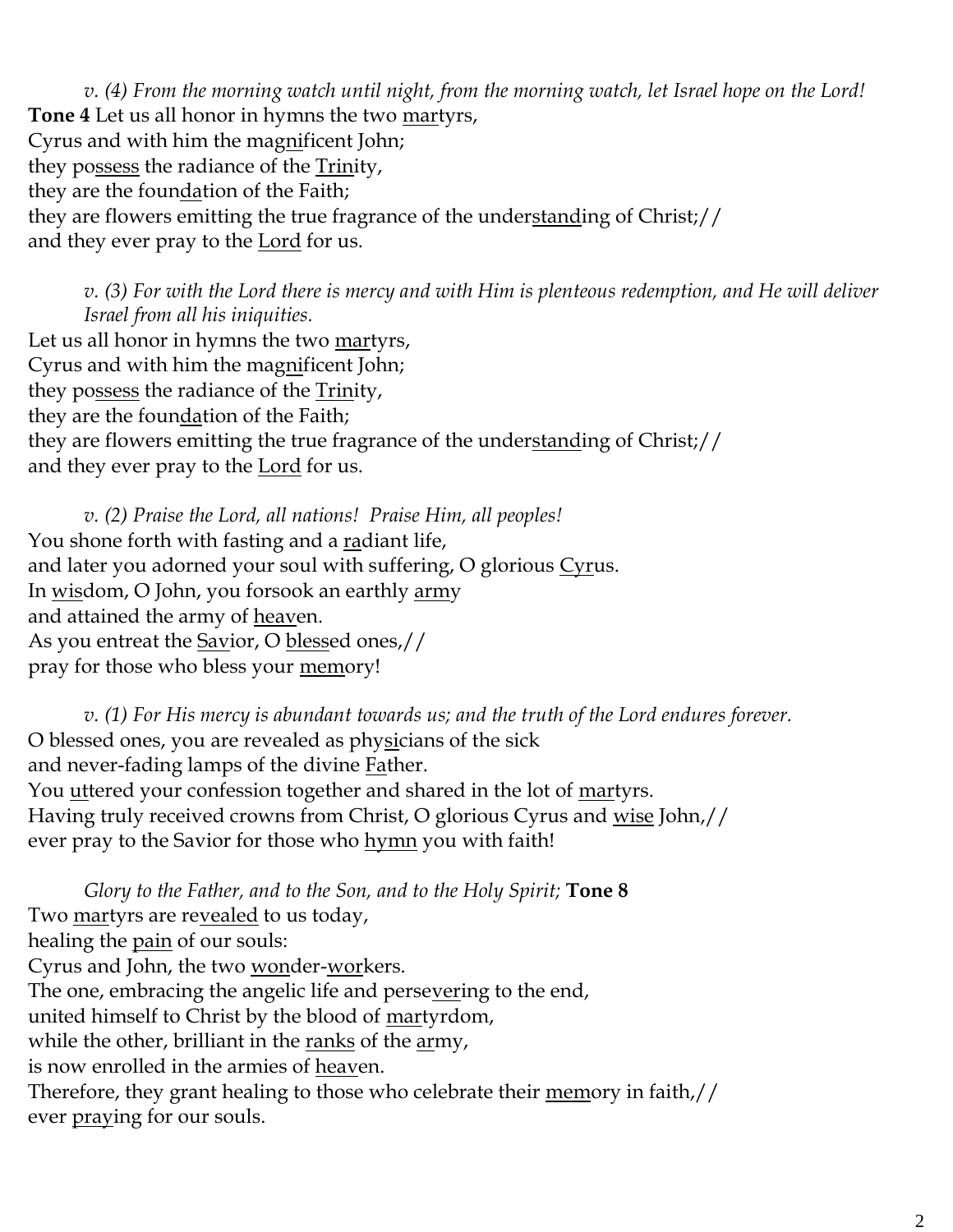*now and ever, and unto ages of ages. Amen.* **Tone 2** *(Theotokion – Dogmatikon)* The shadow of the Law passed when grace came; as the Bush burned, yet was not consumed, so the Virgin gave birth, yet remained a Virgin. The Righteous Sun has risen instead of a pillar of flame.// Instead of Moses, Christ, the Salvation of our souls.

## **APOSTICHA**

**Tone 2** Your Resurrection, O Christ our Savior, has enlightened the whole universe, recalling Your creation.// Glory to You, O almighty Lord!

*v. The Lord is King; He is robed in majesty!*  By the Tree You destroyed the curse of the Tree, O Savior. By Your burial You mortified the majesty of death. You have enlightened our race by Your Resurrection.// O Giver of life, Christ our God, glory to You!

*v. For He has established the world, so that it shall never be moved.* When You were seen nailed to the Cross, O Christ, You restored the beauty of Your creatures. The soldiers showed their inhumanity when they pierced Your side with a spear. The Hebrews, not knowing Your power, asked that Your tomb might be sealed, but through the <u>mer</u>cy of Your compassion, You accepted the tomb and rose on the third day!// O Lord, glory to You!

*v. Holiness befits Your house, O Lord, forevermore!*  O Christ, the Giver of life, for the sake of the dead You voluntarily endured death, descending into hell as the Mighty One to save those who awaited Your coming, granting them the life of paradise instead of hell. Grant also to us who glorify Your Resurrection on the third day// cleansing of our sins and great mercy!

*Glory to the Father, and to the Son, and to the Holy Spirit;* **Tone 2** *(from the Menaion, for Cyrus and John)* Come, O assembly of the faithful, today let us crown Cyrus and <u>John</u> with hymns, the soldiers of grace and generous givers to those who ask. In many ways they were revealed to all as most radiant physicians,// and they now intercede for our souls.